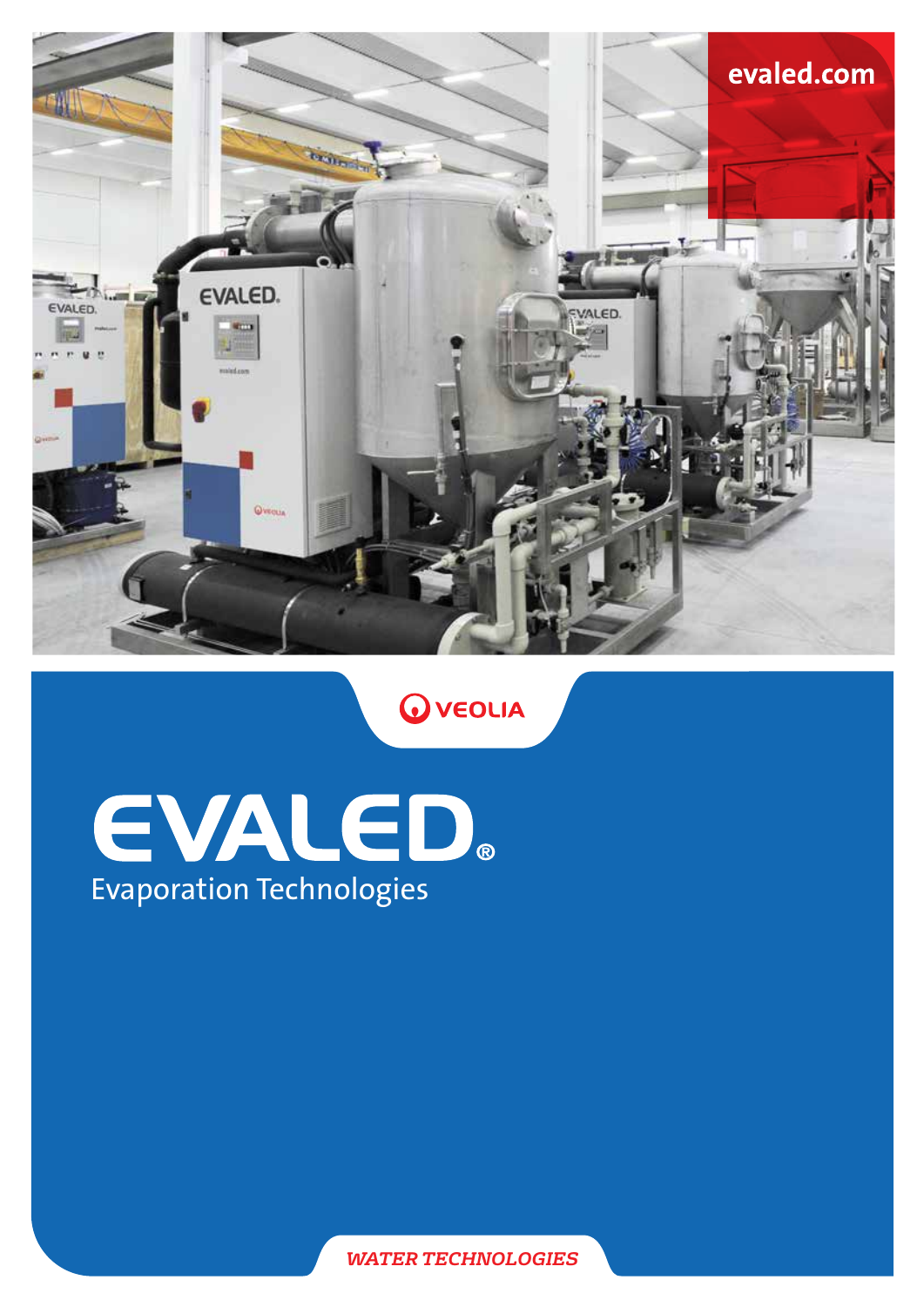EVALED is a registered trademark. All rights reserved.

For more information visit our website www.evaled.com

An effective solution for concentrating and removing salts, heavy metals and a variety of hazardous components.



KEYWORDS

Reliability, effectiveness in wastewater volume reduction, high quality distillate, water reuse (ZLD).

#### **Technology**

Evaled evaporators are industrial systems that accelerate the natural evaporation process.

Evaporation is not only a natural phenomenon but also a clean separation technology that has been recognized as a "Best Available Technique" in several wastewater treatment processes.



#### **Benefits**

disposal cost reduction wastewater volume reduction water recycling and reuse valuable components recovery high quality outlet ZLD (Zero Liquid Discharge) high level of automation option for remote control quality certification (ISO 9001/2008) Plug & Play (quick installation) Evaporation Leadership

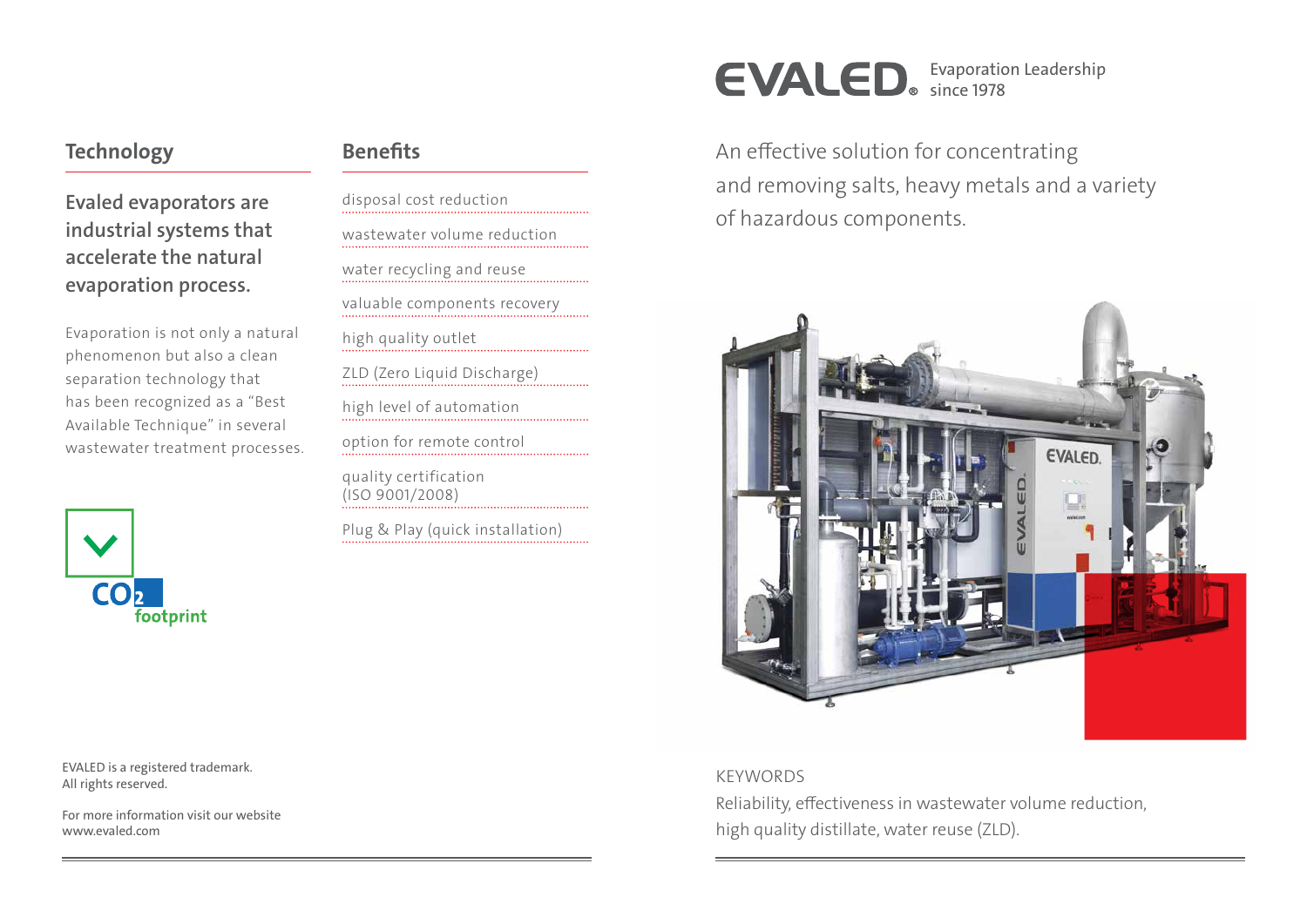# EVALED.

Three different evaporation technologies adapted to suit our clients' water treatment needs.

Wastewater treatment capacities range from 1 to 200 tons per day.

#### Heat<br>pump Hot/cold water Mechanical<br>vapour<br>recompression Ideal when waste thermal energy and cold water are available on site (cogeneration) · high concentration levels power feeding · useful to treat high volumes of wastewater · low energy consumption **P AC** RV SERIES MODELS MODELS MODELS ton/day  $\begin{array}{|c|c|c|c|c|c|c|c|c|} \hline \textbf{F} & \textbf{10} & \textbf{15} & \textbf{30} & \textbf{40} & \textbf{60} & \textbf{120} \ \hline \end{array}$ N 3 6 C 200  $\begin{array}{|c|c|c|c|}\n\hline\n\textbf{F} & 20 & 40 & 60 \\
\hline\n\end{array}$ R 3 6 12 power feeding · vacuum condition · low boiling temperature · recovery of heat- sensitive products · good distillate quality · low fouling and scaling  $\begin{array}{|c|c|c|c|c|c|c|c|c|} \hline \ \textbf{F} & \textbf{0.7} & \textbf{1.4} & \textbf{2.4} & \textbf{4} & \textbf{6} & \textbf{8} & \textbf{12} & \textbf{24} \ \hline \end{array}$  $\begin{array}{|c|c|c|c|c|}\n\hline\n\mathbf{R} & 0.1 & 0.5 & 1 & 2 \\
\hline\n\end{array}$

| ton/day |    |                               |    |        |
|---------|----|-------------------------------|----|--------|
|         | 6  | <br>$\ddot{\phantom{a}}$<br>8 | 12 | <br>24 |
|         |    |                               |    |        |
|         |    |                               |    |        |
|         |    |                               |    |        |
|         |    |                               |    |        |
|         |    |                               |    |        |
|         |    |                               |    |        |
|         |    |                               |    |        |
|         | 60 | <br>120                       |    |        |
|         |    |                               |    |        |
|         |    |                               |    |        |
|         |    |                               |    |        |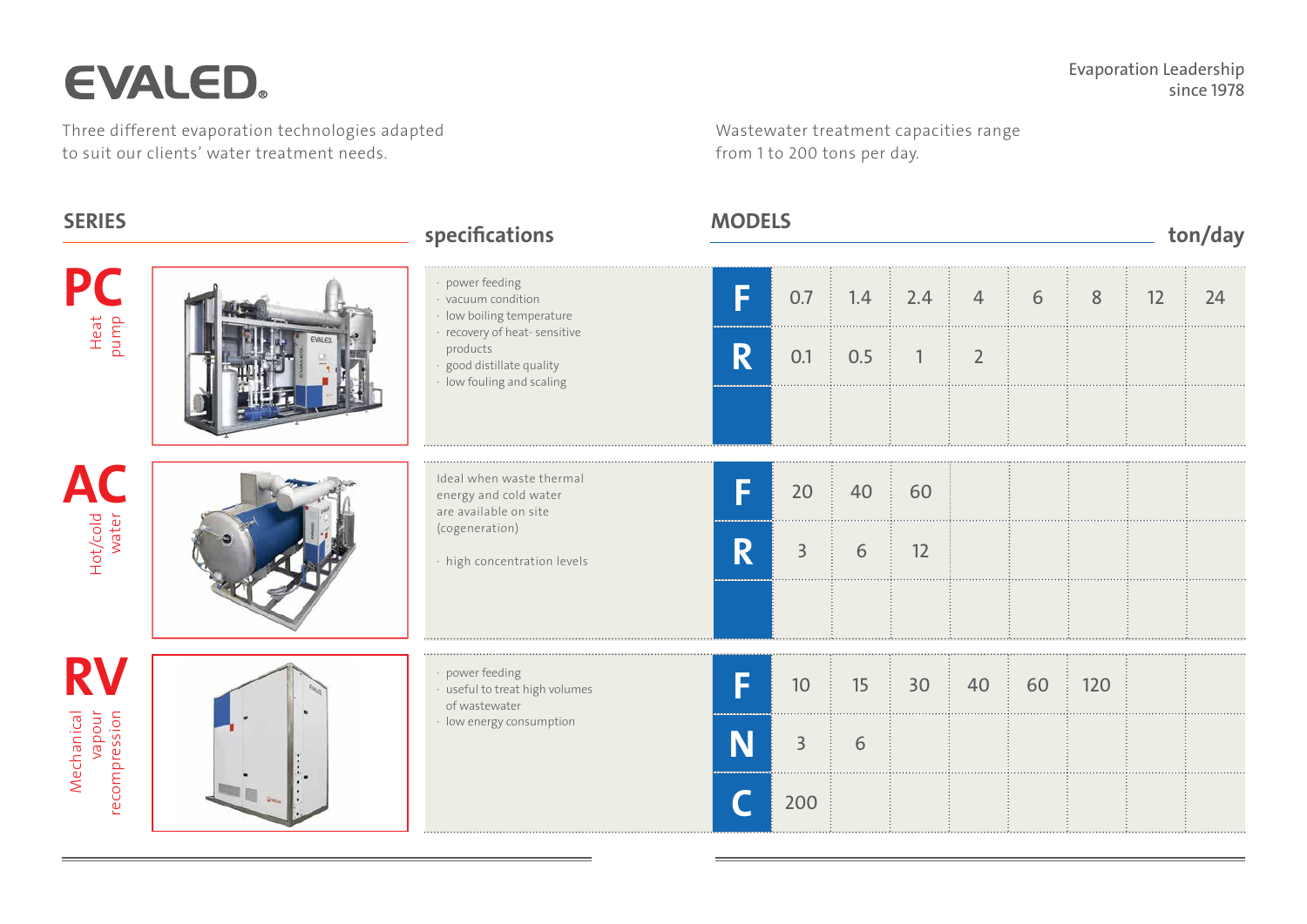# EVALED.

#### Markets and applications and according to the Materials Materials and Materials and Materials and Materials and Materials and Materials and Materials and Materials and Materials and Materials and Materials and Materials an

### Reliability

All evaporators undergo a Factory Acceptance Test (FAT) with water before shipment.

## EVA life

|  | The ultimate<br>manufacturing<br>materials to treat<br>even the most<br>aggressive effluents | Veolia has worked toget<br>centers in order to selec<br>treat aggressive liquids.<br>Resistance to corrosion i<br>evaporator, essential wh<br>liquids.                                       |
|--|----------------------------------------------------------------------------------------------|----------------------------------------------------------------------------------------------------------------------------------------------------------------------------------------------|
|  | Austenic<br>stainless<br>steel                                                               | Austenic weakly bound.<br>The low percentage of<br>of intergranular corrosi<br>Uses: alkaline liquids, a<br>of chlorides, oil emulsic                                                        |
|  | Superduplex<br>stainless<br>steel                                                            | Austenic-ferritic structu.<br>The high percentage of<br>to localized corrosion.<br>Uses: acidic liquids (pH<br>galvanic wastewater, la                                                       |
|  | Nickel alloy                                                                                 | High flexibility Cr-Ni-Mo<br>The low carbon content<br>of carbides at zones exp<br>It has excellent resistan<br>and reducing environm<br>Uses: very acid liquids (<br>and metal, anodizing w |
|  | Silicon<br>Carbide (SiC)<br>PC type only (KT-Series)                                         | Chemically inert materi<br>It is usually matched wi<br>a fluoride co-polymer u<br>of the boiling chamber.<br>Uses: pickling wastewa<br>and aggressive liquids.                               |
|  |                                                                                              |                                                                                                                                                                                              |

*Chemically inert material resistant to almost all agressive substances.*

with another chemically inert material, PTFE, r used for coating the inner surfaces

water, chromic acid recovery

| Mechanical & Surface Treatments (Automotive, Aviation, Appliances, Furniture) |
|-------------------------------------------------------------------------------|
| Healthcare (Pharma, Cosmetics)                                                |
| Chemicals                                                                     |
| Waste (Incineration, Landfill, Collectors)                                    |
| Biogas & Biofuels                                                             |
| Photovoltaic & Microelectronics                                               |
| Food & Beverage                                                               |
| Graphic Arts                                                                  |
| Power                                                                         |
| Oil & Gas                                                                     |
| Mining & Primary Metals                                                       |
| Other industrial processes (Textile, Pulp & Paper, etc.)                      |
|                                                                               |

## **Specifications**

#### Evaporation Leadership since 1978

vether with renowned materials research lect the most suitable materials to safely on is a strong feature of every Evaled when dealing with extremely concentrated *Austenic weakly bound structure, non-hardening, non-magnetic.* of carbon in this alloy reduces the risk osion at high temperatures.  $U_5$ , acid liquids (pH>4) with a low percentage Isions, liquids from flexographic printing. . . . . . . . . . . . . . . . . *Austenic-ferritic structure, magnetic.*  of chromium gives excellent resistance pH>3) with high chlorides and metals content, landfill leachate. *Mo steel.* ent ensures resistance to the formation exposed to thermal variation. tance to localized corrosion, both in oxidizing and reducions and reducions, and reduces and the ments, even at  $arctan$ 

Is (pH>2) with high content of chlorides, fluorides g wastewater, special applications.

EVA Clean Automatic Washing System EVA Lab Analysis EVA Time Guarantee Extension EVA Link Remote Control EVA Heart Maintenance

standardized modular units

fully automatized

low energy consumption

low CO<sub>2</sub> footprint

*Veolia Water Technologies Italia has a firm commitment to reduce the CO2 emissions of its technological offer. Careful analysis enable to calculate the CO2 emissions of EVALED solutions.* 

*Contact us for a customized Carbon Footprint Assessment. www.evaled.com*